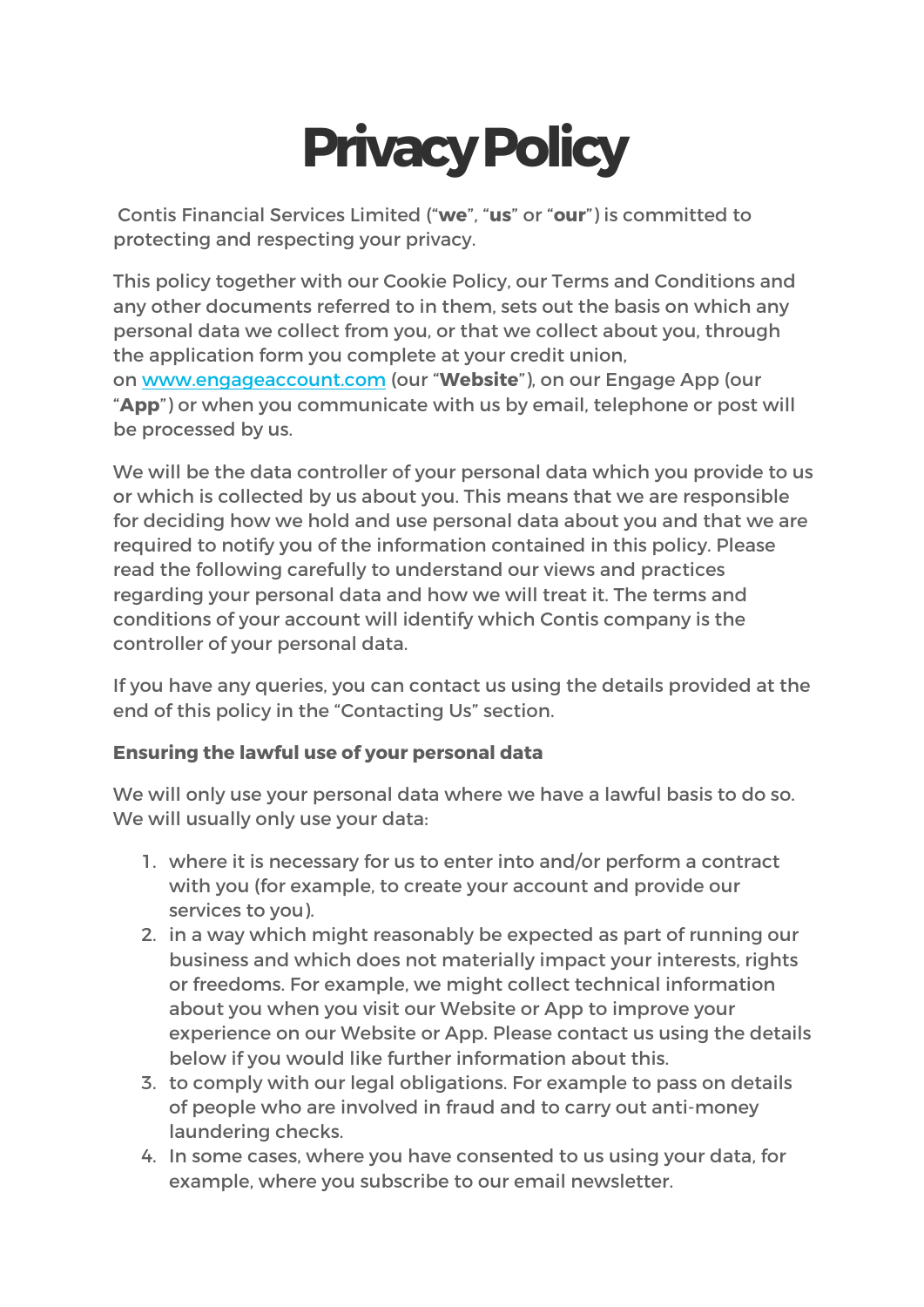Further details of how we will use your personal data are provided below.

# **What information we collect from you and how we use it**

When you apply to create an account:

When you apply to create an account at a credit union or on our Website or App, we will need to collect the following details about you:

- Name
- Residential addresses (current and previous)
- Date of birth
- Gender
- Email address
- Telephone numbers
- ID document numbers such as passport, driving licence or ID card.

We will use this information for the purposes of processing your application and, if your application is successful, creating and managing your account and providing any products or services you request to you. If you have consented, we will also send our newsletter to you by email.

You will not be able to apply to create an account or order products or services from us without providing this information.

# **Fraud and money laundering checks**

In order to process your application and before we fulfil your order and provide services, goods or financing to you, we will use the information you provided to create your account to undertake checks for the purposes of preventing fraud and money laundering, and to verify your identity. This may involve sharing your personal data with fraud prevention agencies. We will continue to carry out these checks on a regular basis while you are a customer of ours.

When we and fraud prevention agencies process your personal data, we do so on the basis that we have a legitimate interest in preventing fraud and money laundering, and to verify identity, in order to protect our business and to comply with laws that apply to us. Such processing is also a contractual requirement of the services or financing you have requested.

We, and fraud prevention agencies, may also enable law enforcement agencies to access and use your personal data to detect, investigate and prevent crime.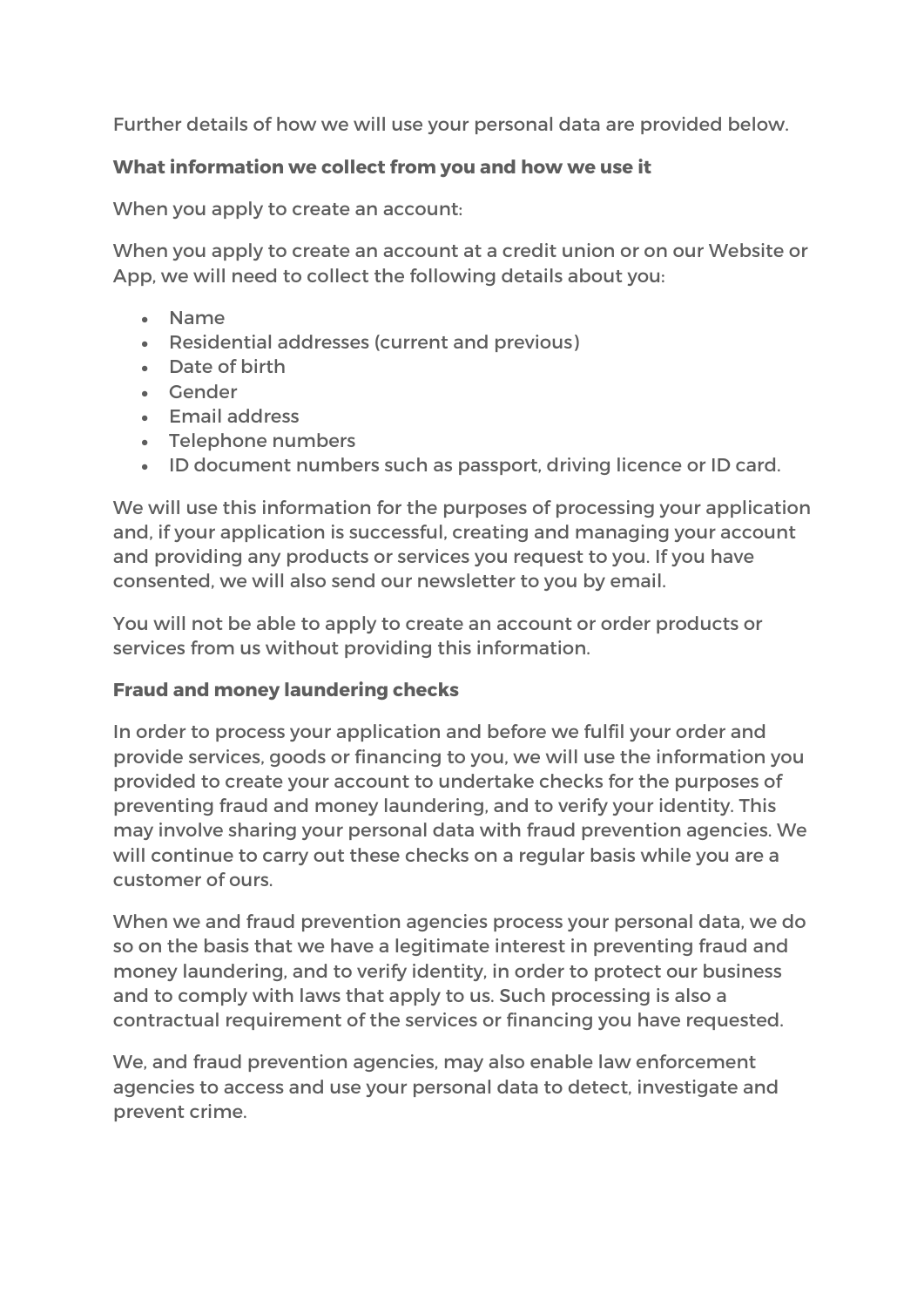Fraud prevention agencies can hold your personal data for different periods of time, and if you are considered to pose a fraud or money laundering risk, your data can be held for up to six years.

# **Automated decisions**

As part of the processing of your personal data, decisions may be made by automated means. This means we may automatically decide that you pose a fraud or money laundering risk if:

- our processing reveals your behaviour to be consistent with that of known fraudsters or money launderers; or is inconsistent with your previous submissions; or
- you appear to have deliberately hidden your true identity.

You have rights in relation to automated decision making: if you want to know more please contact us using the details below.

# **Consequences of processing**

If we, or a fraud prevention agency, determine that you pose a fraud or money laundering risk, we may refuse to provide the services and financing you have requested or we may stop providing existing services to you.

A record of any fraud or money laundering risk will be retained by the fraud prevention agencies, and may result in others refusing to provide services, financing or employment to you. If you have any questions about this, please contact us on the details below.

Other than the automated processing set out above, we shall not carry out solely automated decision-making using your personal data.

# **When you contact us**

When you contact us, we will need to collect personal data about you to verify your identity before we disclose any information to you for data security purposes. We will be unable to deal with your query unless you provide the information we request. We may also collect any other personal data you choose to provide to us when communicating with us. We will only use that personal data for the purposes of dealing with your enquiry.

# **How we use data about you, for what purpose and legal basis**

We use your personal data for various purposes connected with your use of the account and services. We will only do so where we have a lawful basis to do so. We will usually only use your data: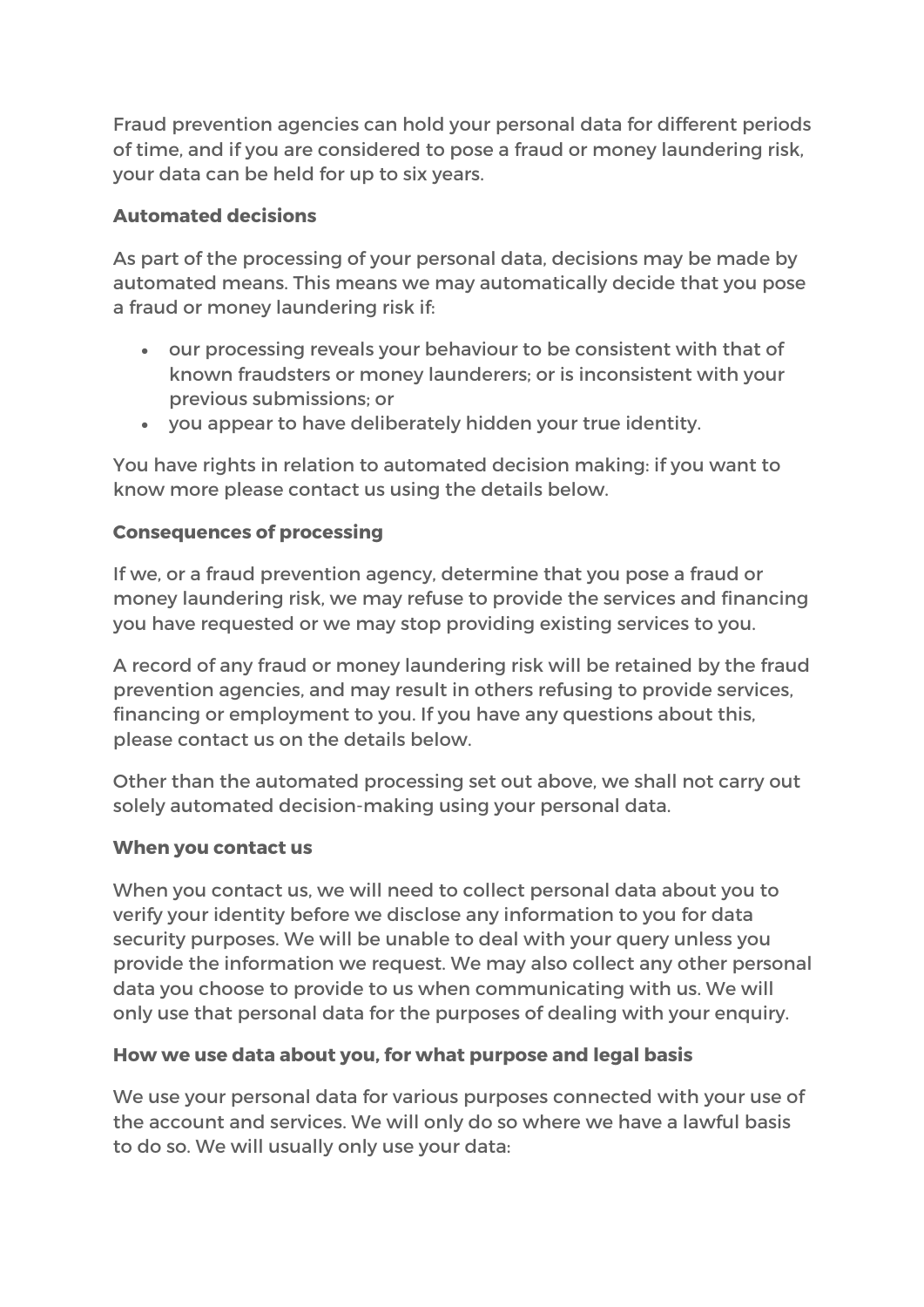- 1. where it is necessary for us to enter into and/or perform a contract with you. For example, to create your account and provide payment services to you.
- 2. in a way which might reasonably be expected as part of running our business and which does not materially impact your interests, rights or freedoms. For example, to improve how we manage and process your payments.
- 3. to comply with our legal obligations. For example, to pass on details of people who are involved in fraud and to carry out anti-money laundering checks.

We use your personal data for the following purposes :

- to create and manage your account with us;
- to process payment transactions from and to your account;
- to carry out the required checks on your identity and monitor your use of your account to check for fraud;
- to facilitate your use of your account;
- to communicate with you and provide you with customer support;
- to share information with our suppliers and other third parties (such as banking institutions, payment facilitators, and card operators) where required; and

The table below sets out further information about the purposes for which we use data about you, with the corresponding methods of collection and legal basis that we rely upon for its use.

### **Creating and managing your account**

- to apply and create your account
- to administer and manage your account
- to retain your account profile information

### **Carrying out identification and fraud checks**

• to carry out the required checks on your identity and enable you to use your account and card

# **Purpose Lawful basis for processing**

To fulfil our contractual obligations to you in providing the account and services.

Our legitimate interests in operating and improving our services to you.

Our legal obligations to comply with regulations that apply to us.

To fulfil our contractual obligations to you in providing the account and services correctly.

Our legitimate interests in operating and improving our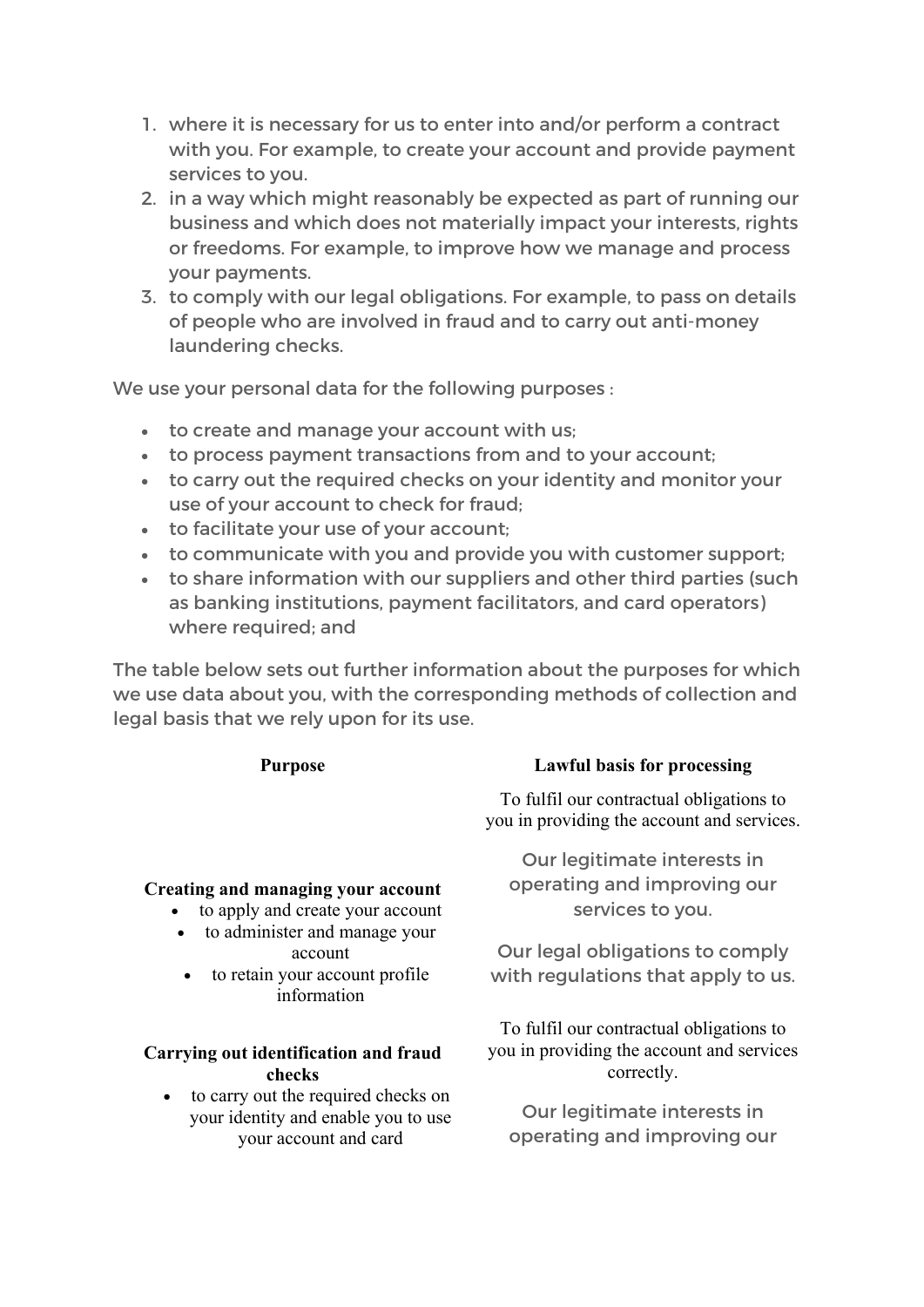## **Facilitating your use of your account and card**

• to administer your financial transactions (e.g., payment, refunds,

- cashback, transfers, etc.) to provide details of your
	- transactions

to retain records of your transactions and spending activities

#### **Purpose Lawful basis for processing**

services to you and how we deal with financial crime.

Our legal obligations to comply with regulations that apply to us.

To fulfil our contractual obligations to you in providing the account and services.

Our legitimate interests in operating and improving our services to you.

Our legal obligations to comply with regulations that apply to us.

To fulfil our contractual obligations to you in providing the account and services correctly.

Our legitimate interests in operating and improving our services to you and how we deal with financial crime.

Our legal obligations to comply with regulations that apply to us.

To fulfil our contractual obligations to you in providing the account and services.

Our legitimate interests in operating and improving our services to you.

Our legal obligations to comply with regulations that apply to us.

obligations • to manage risk for us, you and our other users

**Monitoring your use of the account and card to detect fraudulent behavior** • to detect, and prevent financial crime • to satisfy our legal and regulatory

#### **Communicating with you and providing you with customer support**

- to investigate your complaint or query
	- to inform you of important
- information or changes to your terms and conditions

**Sharing data with our suppliers and other third parties (such as banking institutions, payment facilitators, and card operators) where required**

To fulfil our contractual obligations to you in providing the account and services.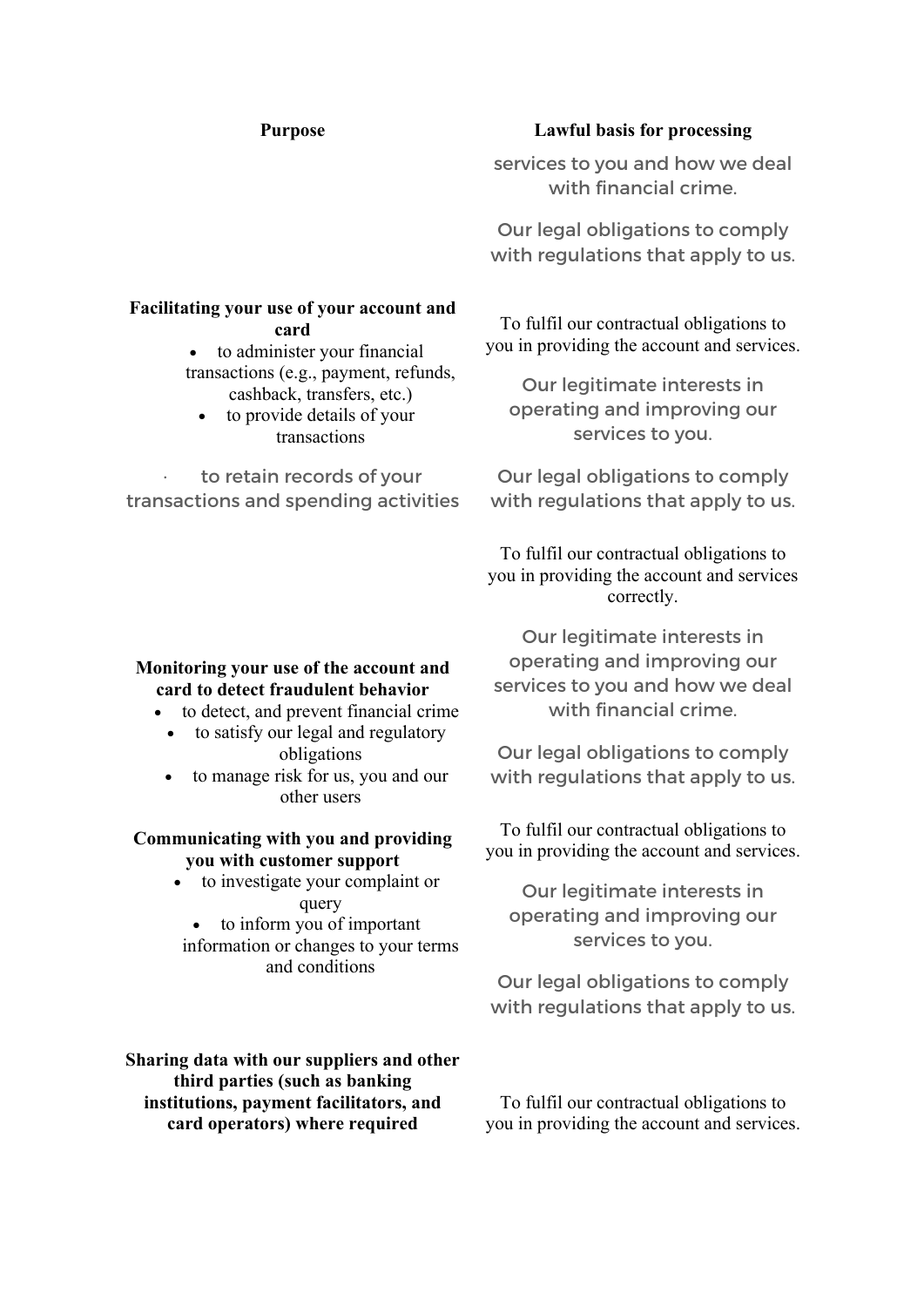• see the section *Disclosures of your information* section for more information

#### **Purpose Lawful basis for processing**

Our legitimate interests in operating and improving our services to you.

Our legal obligations to comply with regulations that apply to us.

# **The information we receive from other sources**

We are also working closely with third parties (including, for example identity verification agencies, marketing agencies and fraud prevention agencies) and we may receive information about you from them for the purposes of identity verification, marketing and fraud prevention.

## **Change of purpose**

We will only use your personal data for the purposes for which we collected it, unless we reasonably consider that we need to use it for another reason and that reason is compatible with the original purpose. If we need to use your personal data for an unrelated purpose, we will usually notify you and we will explain the legal basis which allows us to do so.

# **Disclosures of your information**

We will disclose your information to:

- The credit union to which you are a member to develop their business, assist us in managing your account and to improve their services to you. The credit union will collect your personal data on our behalf and send to us for the purpose of processing your application and opening your account.
- Fraud prevention agencies, identity verification services and other organisations for the purposes of preventing fraud and money laundering. For example, we share your personal data with CIFAS when we carry out our fraud prevention and anti-money laundering checks and if we suspect that you have committed fraudulent activity;
- Our group companies, for the purposes of processing transactions and providing services relating to your account;
- Third party service providers and agents, such as
- IT companies eg SherWeb who provide data hosting services
- telephony companies eg Talkdesk who provide our telephone systems;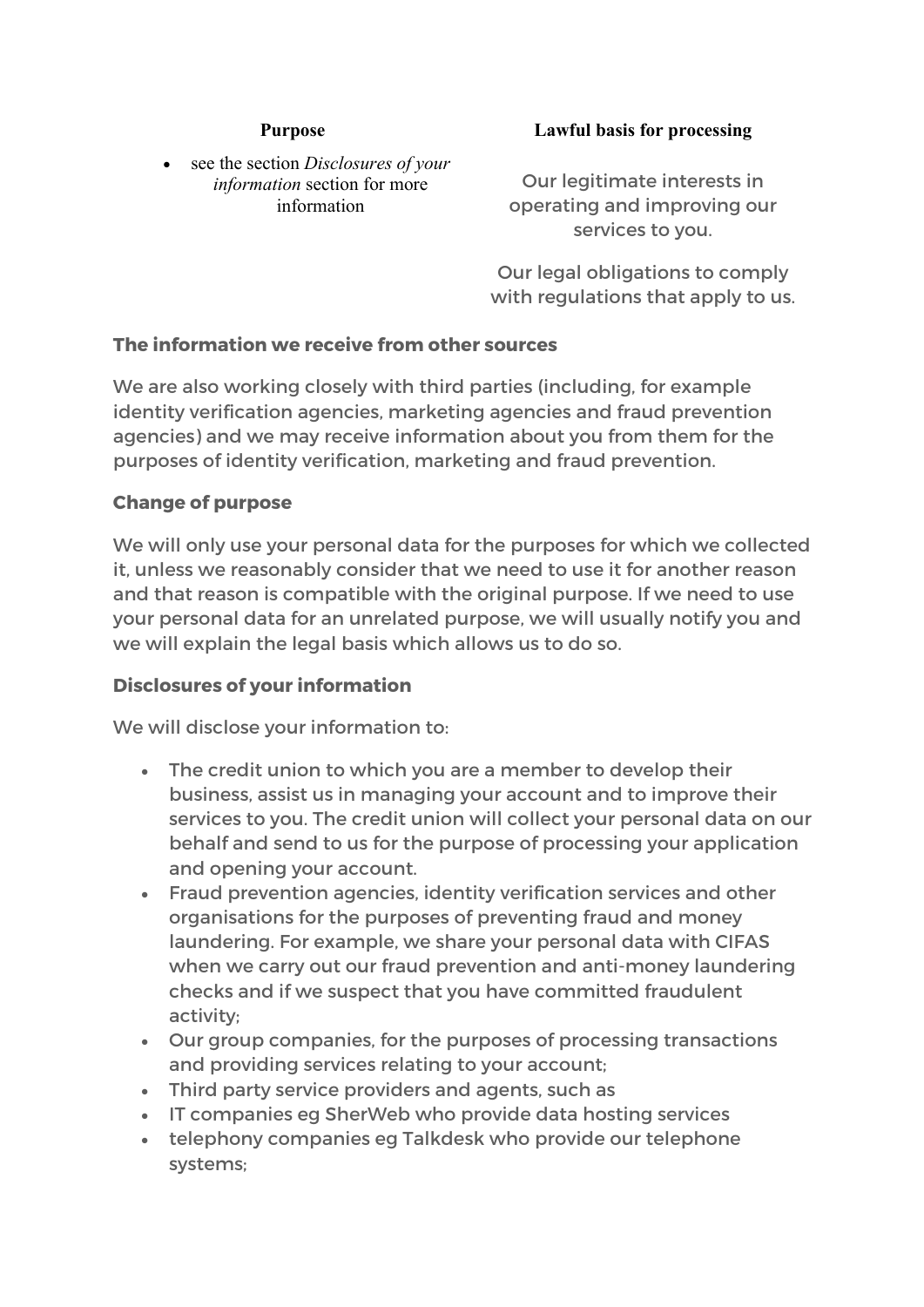- payment schemes eg Visa who are our card payment provider;
- card manufacturers eg TAG who are one of our approved card manufacturers;
- auditors eg ECSC who audit our compliance to PCIDSS standards

in order to allow us to manage our business and to provide the products and services to you.

- Other third parties, with your consent, who may contact you by email to provide you with information about their products and services which may be of interest to you. For example, People Value who provide our rewards programme on your account;
- In the event that we sell or buy any business or assets, to the prospective seller or buyer of such business or assets;
- If Contis Financial Services or substantially all of its assets are acquired by a third party, to the acquiring third party; or
- A third party if we are under a duty to disclose or share your personal data in order to comply with any legal obligation, or in order to enforce or apply our Terms and Conditions and other agreements; or to protect the rights, property, or safety of Contis Financial Services Limited, our customers or others.

# **Protecting your information**

Your data is secured by encryption, firewalls and Secure Socket Layer (SSL) technology. This is industry standard encryption technology which manages the security of messages transmitted across the internet. When we receive your data, we store it on secure servers which can only be accessed by us. We store your passwords using one way encryption which means we do not know what your password is.

# **Storing your data within and outside the EEA**

Our third party data host provider may use servers located in the US to store personal data. As a result, when you use our Website or App, your personal data may be transferred to the US which is located outside of the European Economic Area and so is not governed by European data protection laws.

However, we have entered into the standard contractual clauses (Model Clauses) adopted by the European Commission with OrcsWeb Inc, in order to safeguard personal data when it is accessed from outside of the European Economic Area[1].

We will take all steps reasonably necessary to ensure that your data is treated securely and in accordance with this policy when it is transferred, stored or processed in this way.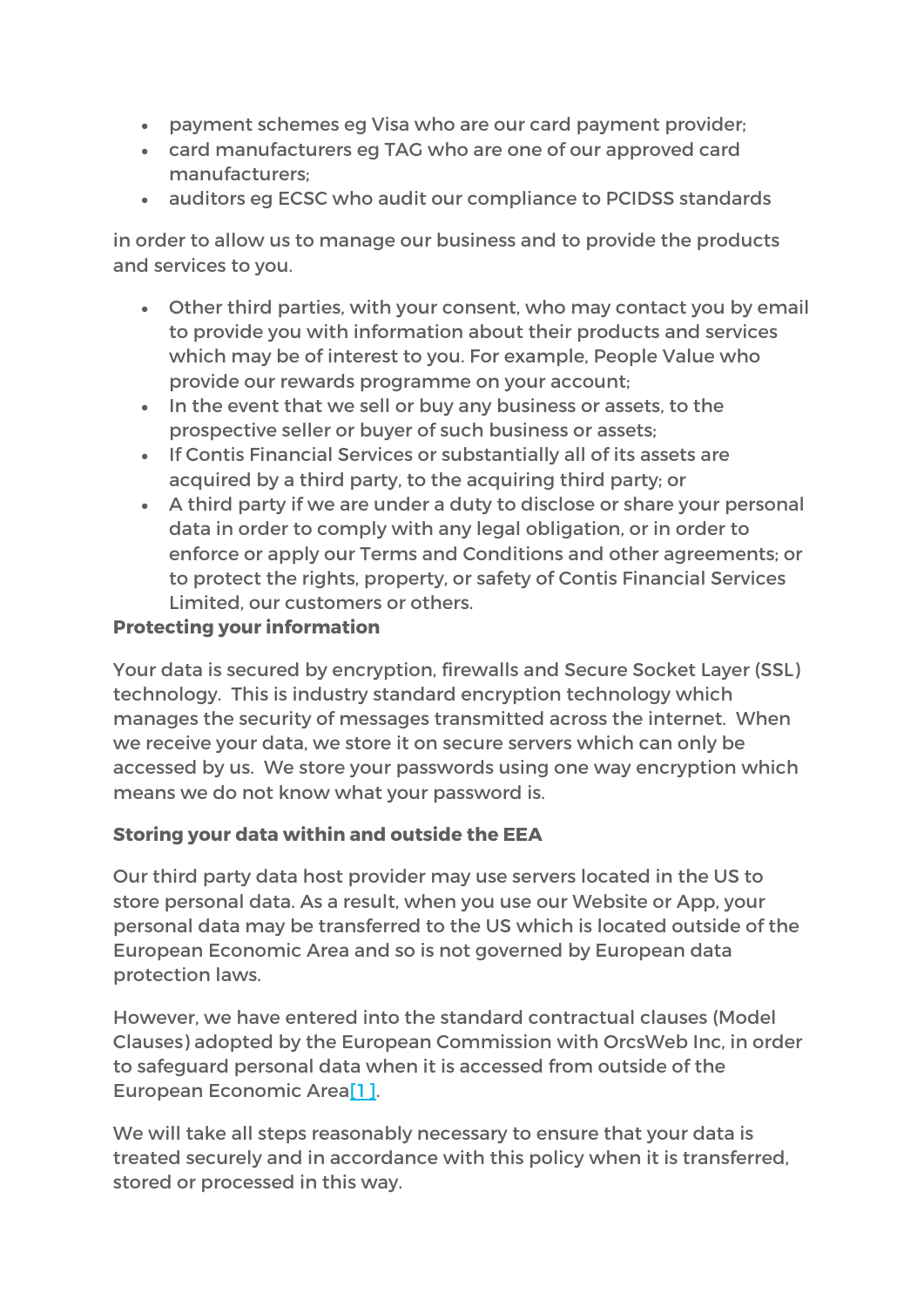We have agreed with our third party data host that we will migrate the servers that store your personal data to the UK and EEA. After this migration is completed your data will be stored in the UK or EEA.

Whenever fraud prevention agencies transfer your personal data outside of the European Economic Area, they impose the standard contractual clauses (Model Clauses) adopted by the European Commission on the recipients of that data in order to safeguard personal data when it is accessed from outside of the European Economic Area. They may also require the recipient to subscribe to 'international frameworks' intended to enable secure data sharing.

More information about the Model Clauses is available here http://eurlex.europa.eu/legal-content/en/TXT/?uri=CELEX:32010D0087.

# **Future changes**

Any changes we make to our policy will be put on our Website and App and, where appropriate, notified to you by e-mail. Please check for updates from time to time.

# **Retention of your Data**

We will retain your personal data for as long as you continue to use our services. Thereafter, we may retain your information for an additional period as is permitted or required under applicable laws. For example:

- If you hold an account with us, your personal data will be retained for six years after the closure of your account to comply with our obligations under anti-money laundering regulations;
- If you make a complaint, your personal data relating to that complaint will be retained for five years from the resolution of that complaint to defend against legal claims; and
- If you make any transactions on your account, your personal data relating to that transaction will be retained for seven years from the date of the transaction to comply with taxation and accountancy legislation.

# **Your rights**

Data protection laws provide you with the following rights to:

• request access to your personal data (commonly known as a "data subject access request"). This enables you to receive a copy of the personal data we hold about you and to check that we are lawfully processing it;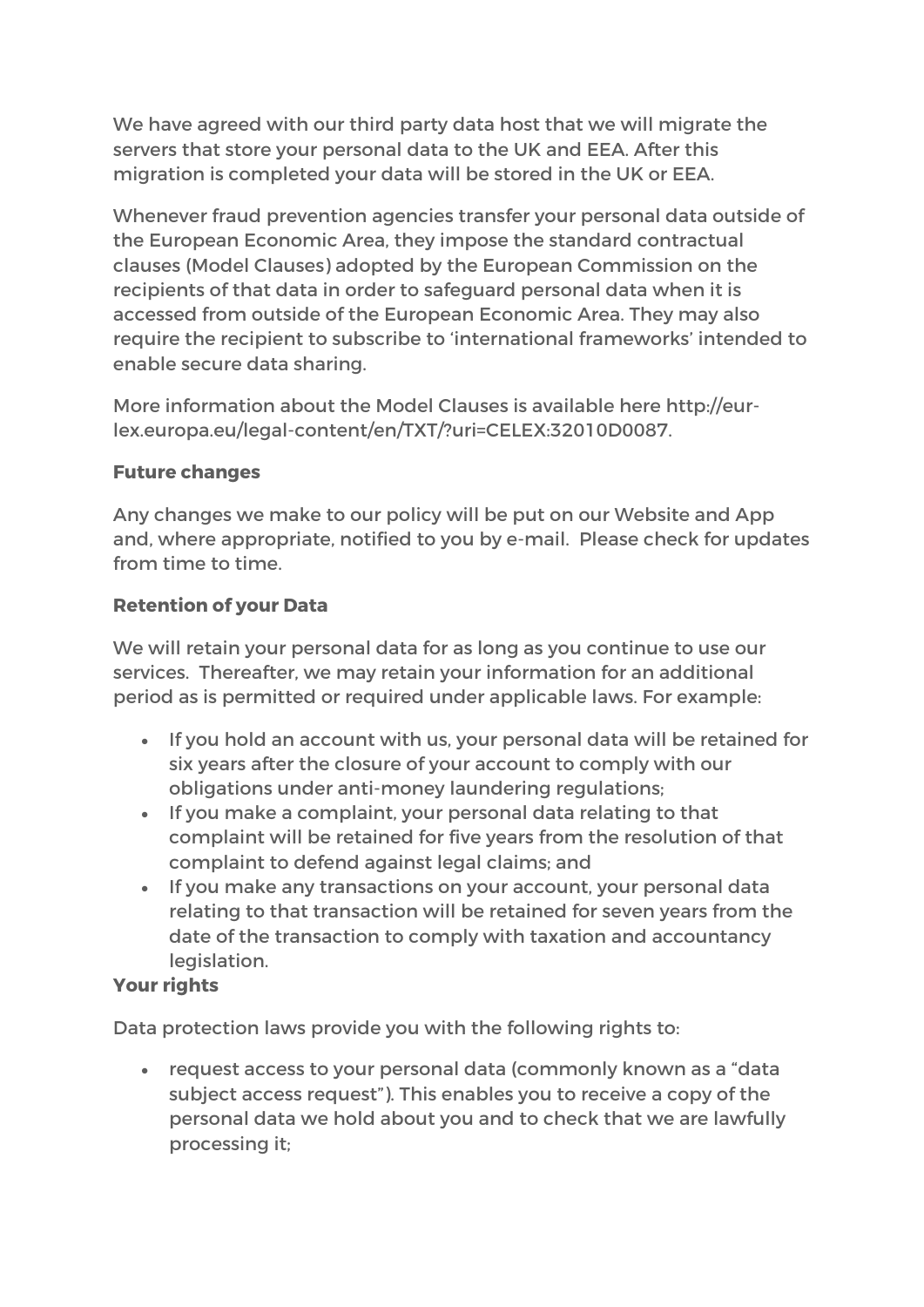- request correction of the personal data that we hold about you. This enables you to have any incomplete or inaccurate information we hold about you corrected;
- request erasure of your personal data. This enables you to ask us to delete or remove personal data where there is no good reason for us continuing to process it. You also have the right to ask us to delete or remove your personal data where you have exercised your right to object to processing (see below);
- request the restriction of processing of your personal data. This enables you to ask us to suspend the processing of personal data about you, for example if you want us to establish its accuracy or the reason for processing it; and
- request a copy of your personal data which you have provided to us, in a structured, commonly used and machine-readable format and the right to transfer it, or to require us to transfer it directly, to another controller.
- You also have the right to object to the processing of your personal data where we are relying on a legitimate interest (or those of a third party) and there is something about your particular situation which makes you want to object to processing on this ground. You also have the right to object where we are processing your personal data for direct marketing purposes.

You will not have to pay a fee to access your personal data (or to exercise any of the other rights above). However, we may charge a reasonable fee if your request for access is clearly unfounded or excessive. Alternatively, we may refuse to comply with the request in such circumstances.

We may need to request specific information from you to help us confirm your identity and ensure your right to access the information (or to exercise any of your other rights). This is another appropriate security measure to ensure that personal data is not disclosed to any person who has no right to receive it.

If you are unhappy about how your personal data has been used please refer to our complaints procedures, details of which can be found in your account Terms and Conditions. You also have a right to complain to the supervisory authority, which in the United Kingdom is the Information Commissioner's Office https://ico.org.uk/, which regulates the processing of personal data.

# **Contacting us**

If you have any questions about this policy, you can contact us by using the 'Contact us' facility on our Website or in the following ways: